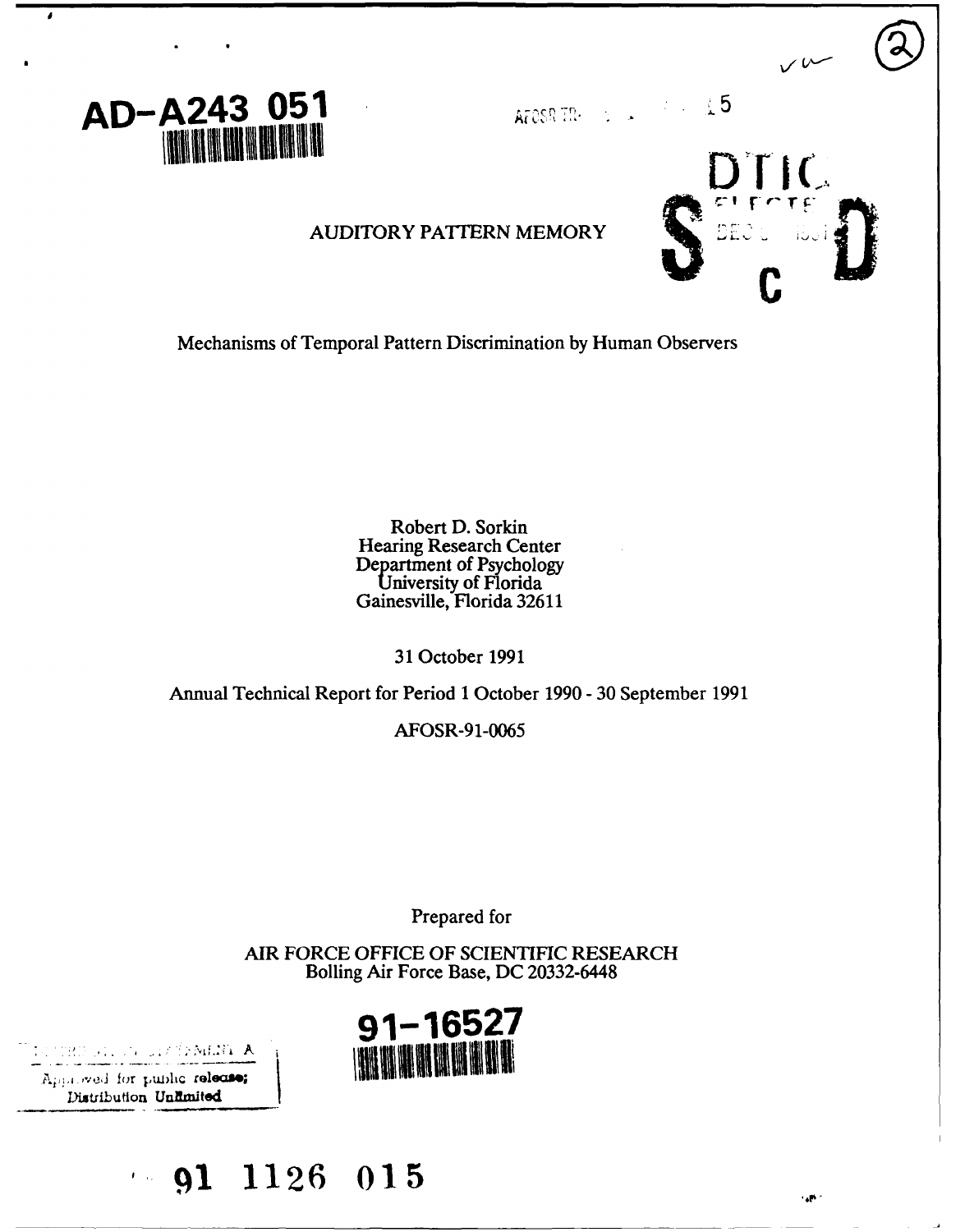SECURITY CLASSIFICATION OF THIS PAIDE

للمستدعين

|                                                                                                                                                                                                                                                                                                                                                                                                                                                                                                                                                                                                                                                                                                                                                                                                                                                                                                                                                                                                            | <b>REPORT DOCUMENTATION PAGE</b>            |                                                                                                                                    |          |                                      |           |  |  |
|------------------------------------------------------------------------------------------------------------------------------------------------------------------------------------------------------------------------------------------------------------------------------------------------------------------------------------------------------------------------------------------------------------------------------------------------------------------------------------------------------------------------------------------------------------------------------------------------------------------------------------------------------------------------------------------------------------------------------------------------------------------------------------------------------------------------------------------------------------------------------------------------------------------------------------------------------------------------------------------------------------|---------------------------------------------|------------------------------------------------------------------------------------------------------------------------------------|----------|--------------------------------------|-----------|--|--|
| 1. REPORT SECURITY CLASSIFICATION                                                                                                                                                                                                                                                                                                                                                                                                                                                                                                                                                                                                                                                                                                                                                                                                                                                                                                                                                                          |                                             | <b>15. RESTRICTIVE MARKINGS</b>                                                                                                    |          |                                      |           |  |  |
| UNCLASSIFIED                                                                                                                                                                                                                                                                                                                                                                                                                                                                                                                                                                                                                                                                                                                                                                                                                                                                                                                                                                                               |                                             |                                                                                                                                    |          |                                      |           |  |  |
| 20. SECURITY CLASSIFICATION AUTHORITY                                                                                                                                                                                                                                                                                                                                                                                                                                                                                                                                                                                                                                                                                                                                                                                                                                                                                                                                                                      |                                             | 3. DISTRIBUTION/AVAILABILITY OF REPORT.                                                                                            |          |                                      |           |  |  |
| 20. DECLASSIFICATION/DOWNGRADING SCHEDULE                                                                                                                                                                                                                                                                                                                                                                                                                                                                                                                                                                                                                                                                                                                                                                                                                                                                                                                                                                  |                                             | suproved for public release;<br>sum tribution unlimited.                                                                           |          |                                      |           |  |  |
|                                                                                                                                                                                                                                                                                                                                                                                                                                                                                                                                                                                                                                                                                                                                                                                                                                                                                                                                                                                                            |                                             |                                                                                                                                    |          |                                      |           |  |  |
| 4 PERFORMING ORGANIZATION REPORT NUMBERISI                                                                                                                                                                                                                                                                                                                                                                                                                                                                                                                                                                                                                                                                                                                                                                                                                                                                                                                                                                 |                                             | 5. MONITORING ORGANIZATION REPORT NUMBERISI                                                                                        |          |                                      |           |  |  |
| <b>SA NAME OF PERFORMING ORGANIZATION</b><br>Hearing Research Center<br>Department of Psychology<br>University of Florida                                                                                                                                                                                                                                                                                                                                                                                                                                                                                                                                                                                                                                                                                                                                                                                                                                                                                  | <b>66. OFFICE SYMBOL</b><br>(Il applicable) | 76. NAME OF MONITORING ORGANIZATION<br>AFOSR/NL                                                                                    |          |                                      |           |  |  |
| 6c. ADDRESS (City State and ZIP Code)                                                                                                                                                                                                                                                                                                                                                                                                                                                                                                                                                                                                                                                                                                                                                                                                                                                                                                                                                                      |                                             | 7b. ADDRESS (City, State and ZIP Code)                                                                                             |          |                                      |           |  |  |
| Gainesville FL 32611                                                                                                                                                                                                                                                                                                                                                                                                                                                                                                                                                                                                                                                                                                                                                                                                                                                                                                                                                                                       |                                             | BUILDING 410<br>BOLLING AFB, DC 20332-6448                                                                                         |          |                                      |           |  |  |
| <b>SA. NAME OF FUNDING/SPONSORING</b>                                                                                                                                                                                                                                                                                                                                                                                                                                                                                                                                                                                                                                                                                                                                                                                                                                                                                                                                                                      | <b>8b. OFFICE SYMBOL</b>                    | 9. PROCUREMENT INSTRUMENT IDENTIFICATION NUMBER                                                                                    |          |                                      |           |  |  |
| <b>ORGANIZATION</b><br>AFNSR                                                                                                                                                                                                                                                                                                                                                                                                                                                                                                                                                                                                                                                                                                                                                                                                                                                                                                                                                                               | (If applicable)<br>ML                       | AFOSR-91-0065                                                                                                                      |          |                                      |           |  |  |
| <b>&amp;c.</b> ADDRESS (City, State and ZIP Code)                                                                                                                                                                                                                                                                                                                                                                                                                                                                                                                                                                                                                                                                                                                                                                                                                                                                                                                                                          |                                             | 10. SOURCE OF FUNDING NOS.                                                                                                         |          |                                      |           |  |  |
| Building 410                                                                                                                                                                                                                                                                                                                                                                                                                                                                                                                                                                                                                                                                                                                                                                                                                                                                                                                                                                                               |                                             | PROGRAM                                                                                                                            | PROJECT  | TASK                                 | WORK UNIT |  |  |
| Belling AFB, AC 20332-6445                                                                                                                                                                                                                                                                                                                                                                                                                                                                                                                                                                                                                                                                                                                                                                                                                                                                                                                                                                                 |                                             | ELEMENT NO.                                                                                                                        | NO.      | NO.                                  | NO.       |  |  |
| 11. TITLE ilnclude Security Classifications                                                                                                                                                                                                                                                                                                                                                                                                                                                                                                                                                                                                                                                                                                                                                                                                                                                                                                                                                                |                                             | (51102)                                                                                                                            | 12313    | A6                                   |           |  |  |
| AUDITORY PATTERN MEMORY                                                                                                                                                                                                                                                                                                                                                                                                                                                                                                                                                                                                                                                                                                                                                                                                                                                                                                                                                                                    |                                             |                                                                                                                                    |          |                                      |           |  |  |
| 12. PERSONAL AUTHORISI<br><b>ROBERT D. SORKIN</b>                                                                                                                                                                                                                                                                                                                                                                                                                                                                                                                                                                                                                                                                                                                                                                                                                                                                                                                                                          |                                             |                                                                                                                                    |          |                                      |           |  |  |
| <b>134 TYPE OF REPORT</b><br>13b. TIME COVERED                                                                                                                                                                                                                                                                                                                                                                                                                                                                                                                                                                                                                                                                                                                                                                                                                                                                                                                                                             |                                             | 14. DATE OF REPORT (Yr., Mo., Day)                                                                                                 |          | <b>15. PAGE COUNT</b>                |           |  |  |
| ANNUAL TECHNICAL<br>16. SUPPLEMENTARY NOTATION                                                                                                                                                                                                                                                                                                                                                                                                                                                                                                                                                                                                                                                                                                                                                                                                                                                                                                                                                             | FROM $90-10-1$ To $91-9-30$                 | $91 - 10 - 31$<br>10                                                                                                               |          |                                      |           |  |  |
| 17.<br>COSATI CODES                                                                                                                                                                                                                                                                                                                                                                                                                                                                                                                                                                                                                                                                                                                                                                                                                                                                                                                                                                                        |                                             |                                                                                                                                    |          |                                      |           |  |  |
| FIELD<br>GROUP<br>SUB. GR.                                                                                                                                                                                                                                                                                                                                                                                                                                                                                                                                                                                                                                                                                                                                                                                                                                                                                                                                                                                 |                                             | 18. SUBJECT TERMS (Continue on reverse if necessary and identify by block number)<br>AUDITORY PERCEPTION, SEQUENCE DISCRIMINATION, |          |                                      |           |  |  |
|                                                                                                                                                                                                                                                                                                                                                                                                                                                                                                                                                                                                                                                                                                                                                                                                                                                                                                                                                                                                            |                                             | TEMPORAL PATTERN PERCEPTION, GROUP SIGNAL DETECTION                                                                                |          |                                      |           |  |  |
|                                                                                                                                                                                                                                                                                                                                                                                                                                                                                                                                                                                                                                                                                                                                                                                                                                                                                                                                                                                                            |                                             |                                                                                                                                    |          |                                      |           |  |  |
| 19. ABSTRACT (Continue on reverse if necessary and identify by block number)<br>Several studies of temporal pattern perception were conducted, using tasks<br>where the listener discriminated whether or not two tonal sequences formed the same<br>temporal pattern. Performance was modeled using the Pattern Correlation Model, which<br>assumes that the listener estimates the correlation between the pattern of intervals<br>marked by the tones in each sequence. The model was applied to experiments where the<br>sequences were (a) compressed or expanded in time, (b) presented at different<br>frequencies and to different ears, (c) onset delayed from 1 to 1500 ms, and (d) subject to<br>cyclic repetitions within each sequence. Other experiments have concerned (1) the<br>discrimination of rhythmicity, (2) visual information processing as a function of spatial<br>position and time stress, and (3) modeling and computer simulation of systems for group<br>signal detection. |                                             |                                                                                                                                    |          |                                      |           |  |  |
| 20. DISTRIBUTION/AVAILABILITY OF ABSTRACT                                                                                                                                                                                                                                                                                                                                                                                                                                                                                                                                                                                                                                                                                                                                                                                                                                                                                                                                                                  |                                             | 21. ABSTRACT SECURITY CLASSIFICATION                                                                                               |          |                                      |           |  |  |
| UNCLASSIFIED/UNLIMITED $\boxtimes$ SAME AS RPT $\Box$ DTIC USERS $\boxtimes$                                                                                                                                                                                                                                                                                                                                                                                                                                                                                                                                                                                                                                                                                                                                                                                                                                                                                                                               |                                             | un classified                                                                                                                      |          |                                      |           |  |  |
| 22a. NAME OF RESPONSIBLE INDIVIDUAL<br>Dr. John t.<br>langney                                                                                                                                                                                                                                                                                                                                                                                                                                                                                                                                                                                                                                                                                                                                                                                                                                                                                                                                              |                                             | 22b. TELEPHONE NUMBER<br>ilnelude Area Codei                                                                                       | 792-5031 | 22c OFFICE SYMBOL                    |           |  |  |
| DD FORM 1473, 83 APR                                                                                                                                                                                                                                                                                                                                                                                                                                                                                                                                                                                                                                                                                                                                                                                                                                                                                                                                                                                       | EDITION OF 1 JAN 73 IS OBSOLETE.            | 1                                                                                                                                  |          | SECURITY CLASSIFICATION OF THIS PAGE |           |  |  |

 $\mathcal{O}^{\mathcal{O}}$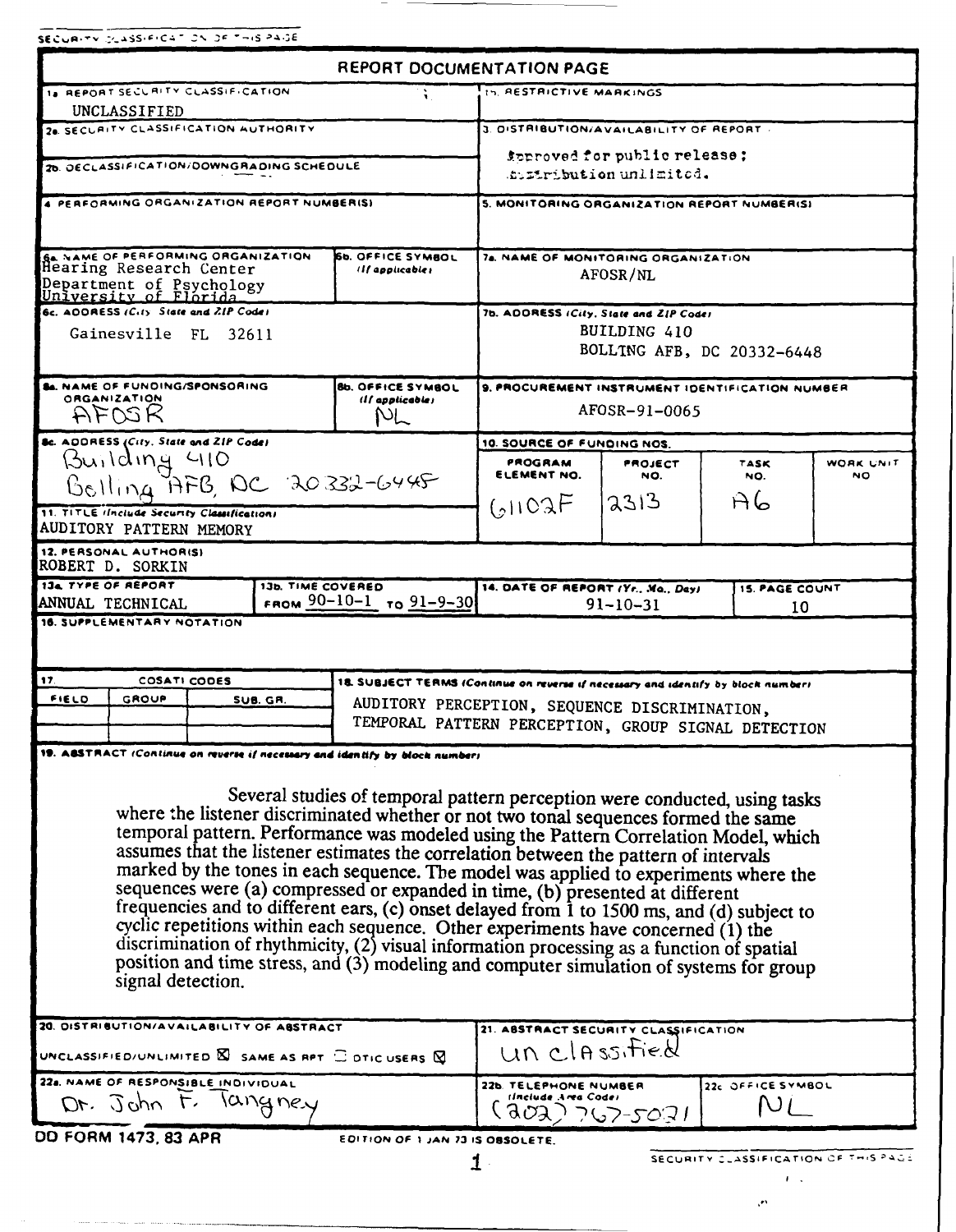#### PROJECT SUMMARY

The primary goal of this research is to understand how human observers process temporally patterned, acoustic stimuli. We have been performing a series of studies of how listeners detect, encode, store, and compare sequences of tones. Several studies of temporal pattern discrimination were conducted. Listener performance in these experiments was evaluated using a mathematical model of temporal pattern discrimination called the Pattern Correlation Model. Analyses of these experiments allow specification of the temporal pattern discrimination mechanisms employed by the human auditory system.

Our experiments tested how listeners discriminate between arrhythmic, tonal sequences that were approximately one half-second in duration. According to the Pattern Correlation Model, the listener extracts a list of tone marker interonset times from each pattern, and then computes the correlation between the pattern of time intervals marked by the tones in each sequence; other information about the input waveforms (such as absolute timing or spectra) is discarded. The experiments tested how listener performance depends on basic parameters of the task, such as sequence correlation, and number, duration, and variability of pattern elements. Listener performance was consistent with the predictions of the Pattern Correlation model, but was limited by an internal time jitter or noise that was a finction of the average intermarker interval.

A second study evaluated the human listener's ability to discriminate between word-length tonal sequences that were subjected to uniform temporal transformations, such as time compression and expansion. One of the most intriguing features of temporal pattern perception is the ability to recognize patterns as similar, despite such compression or expansion manipulations. Examples of such time normalization abound in speech and music perception and we are normally unaware of such temporal changes, even when they occur during relatively brief stimuli, such as words. These experiments tested how well the Pattern Correlation model could predict the effects of time compression and expansion on listener performance. The model proved useful in describing performance in a variety of different conditions that employed multiplicative and additive time transformations. Listener performance dropped when one of the sequences was compressed or expanded in time. In order for the model to describe performance, it was necessary to postulate an additional, internal noise component that was proportional to the magnitude of the difference between the sequence transformations.

A third study evaluated the possibility that different pattern comparison mechanisms operate in different task conditions. The experiments evaluated discrimination when the two patterns began at delayed starting times. The patterns were presented at different frequencies and to different ears, and were subjected to multiplicative compressions and expansions. Listeners performed well even when the patterns contained tones of different frequency and in spite of the patterns being presented to separate earphone channels. Performance was good when the sequences were presented either (near) simultaneously or at relatively long time delays. When the time between pattern onsets was less than 10-ms, discrimination was very sensitive to the expansion or compression manipulation, indicating that discrimination in this region was based on the process of waveform correlation. At longer time separations, performance was relatively insensitive to such transformations, consistent with the Pattern Correlation hypothesis. Thus the results support a two-phase mechanism: when the sequence delay is less than 20-ms, the binaural waveform correlator is the active mechanism; when the sequence delay is greater than 20-ms, the pattern correlator is the active mechanism. Moreover, the efficiency of the pattern correlation mechanism is very poor when the sequences overlap in time. It appears that the sequential presentation of stimulus patterns is a requirement for the pattern correlator to function.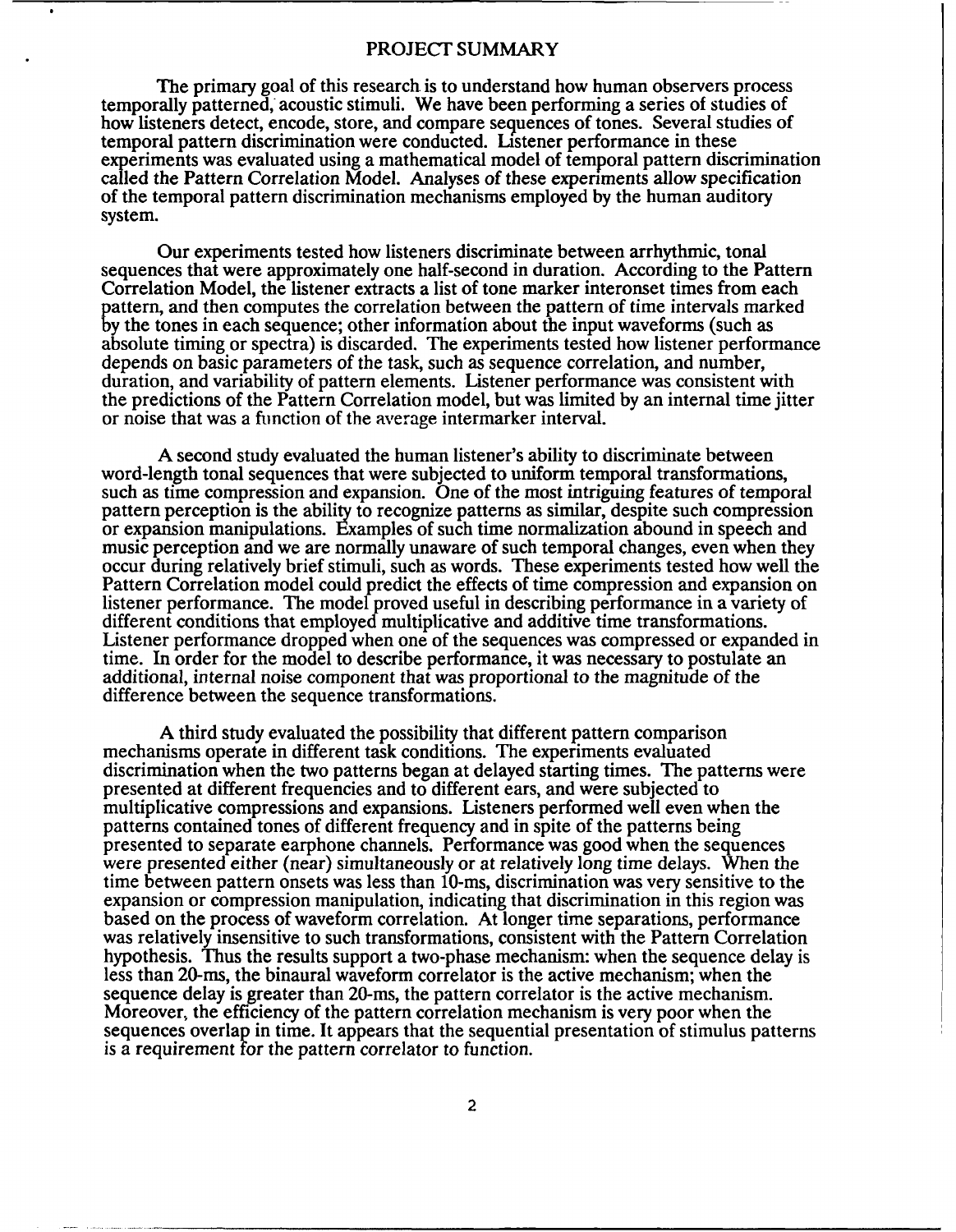We are now conducting experiments on the role of rhythm in the discrimination and perception of complex auditory patterns. Two experimental paradigms are being employed. In one, we are investigating the possible advantages of cyclic repetitions in the temporal patterns to be discriminated. Because the presence of cyclic repetition or pattern correlation (i.e. rhythm) reduces the amount of (independent) statistical information in the stimuli to be compared, this paradigm offers a way to extend the Pattern Correlation Model. A second experimental paradigm attempts to assess directly the listener's ability to discriminate rhythmicity as measured by the pattern correlation. This experiment offers the possibility that the Pattern Correlation Model may be useful for modeling the perception of rhythm.

In addition to auditory experiments on temporal pattern processing, we completed two studies of visual pattern processing. One continuing study employs a weighting analysis derived from signal detection theory; the goal is to specify how the observer's processing of information from different spatial positions, varies as a function of the stage of information processing and the time (and other) stress on the observer.

Finally, we have begun the development and computer simulation of group signal detection. Group signal detection systems are composed of m detectors, who must work together to detect a weak signal in noise. These analyses have already resulted in some very interesting comparisons of the relative efficiency of different detection schemes, including common systems such as the traditional jury.

| Aceasion For           |                    |
|------------------------|--------------------|
| Nils GRAAI             |                    |
| かい そも                  | ŗ,                 |
| <b>Sources</b> Group   |                    |
| Justification          |                    |
| 87 L.<br>Distribution/ | Aveilaciisty Codes |
| Diet                   | Avail amd/er       |
|                        | *resial            |
|                        |                    |
|                        |                    |
|                        |                    |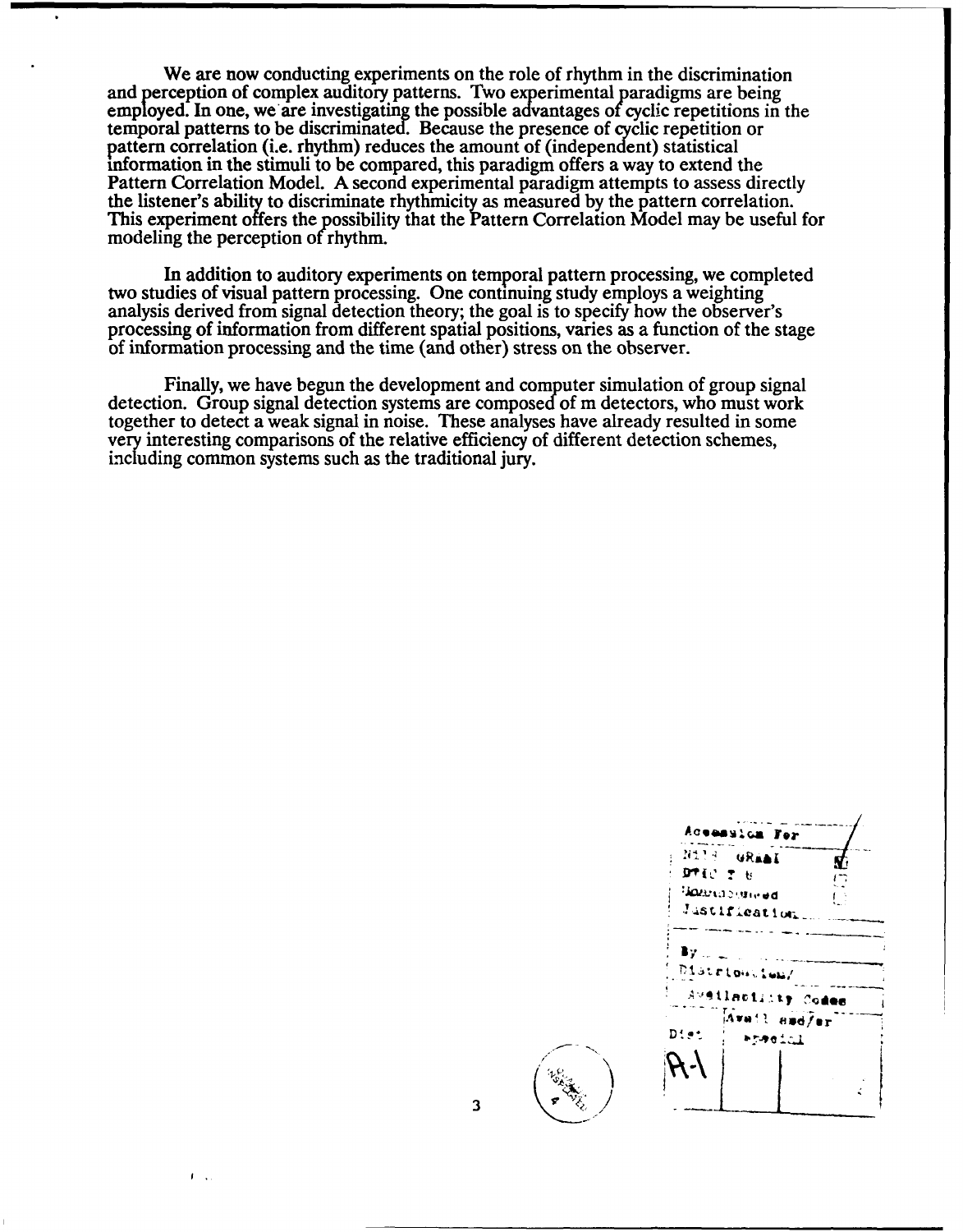# TABLE OF CONTENTS

 $\overline{\phantom{0}}$ 

 $\sim 10$ 

 $\alpha$ 

|                |                                                                    | page           |
|----------------|--------------------------------------------------------------------|----------------|
|                | PROJECT SUMMARY                                                    | $\overline{2}$ |
| $\mathbf{I}$ . | <b>OBJECTIVES AND STATUS OF THE RESEARCH EFFORT:</b>               |                |
| 1.             | Discrimination of arrhythmic total sequences: temporal transforms  | 5              |
| 2.             | Discrimination of arrhythmic total sequences: sequence onset delay | 5              |
| 3.             | Effects of rhythm on temporal pattern discrimination               | 8              |
| 4.             | Discrimination of pattern rhythmicity: extended correlation model  | 8              |
| 5.             | Analysis of group detection systems                                | 8              |
| 6.             | Integration of information from multiple element displays          | 9              |
| 7.             | Information integration under processing limitations               | 9              |
| II.            | PROJECT PERSONNEL                                                  | 9              |
| Ш.             | <b>ADVANCED DEGREES</b>                                            | 10             |
| IV.            | <b>INTERACTIONS</b>                                                | 10             |
| V.             | <b>PUBLICATIONS</b>                                                | 10             |

 $\Gamma_{\rm{max}}$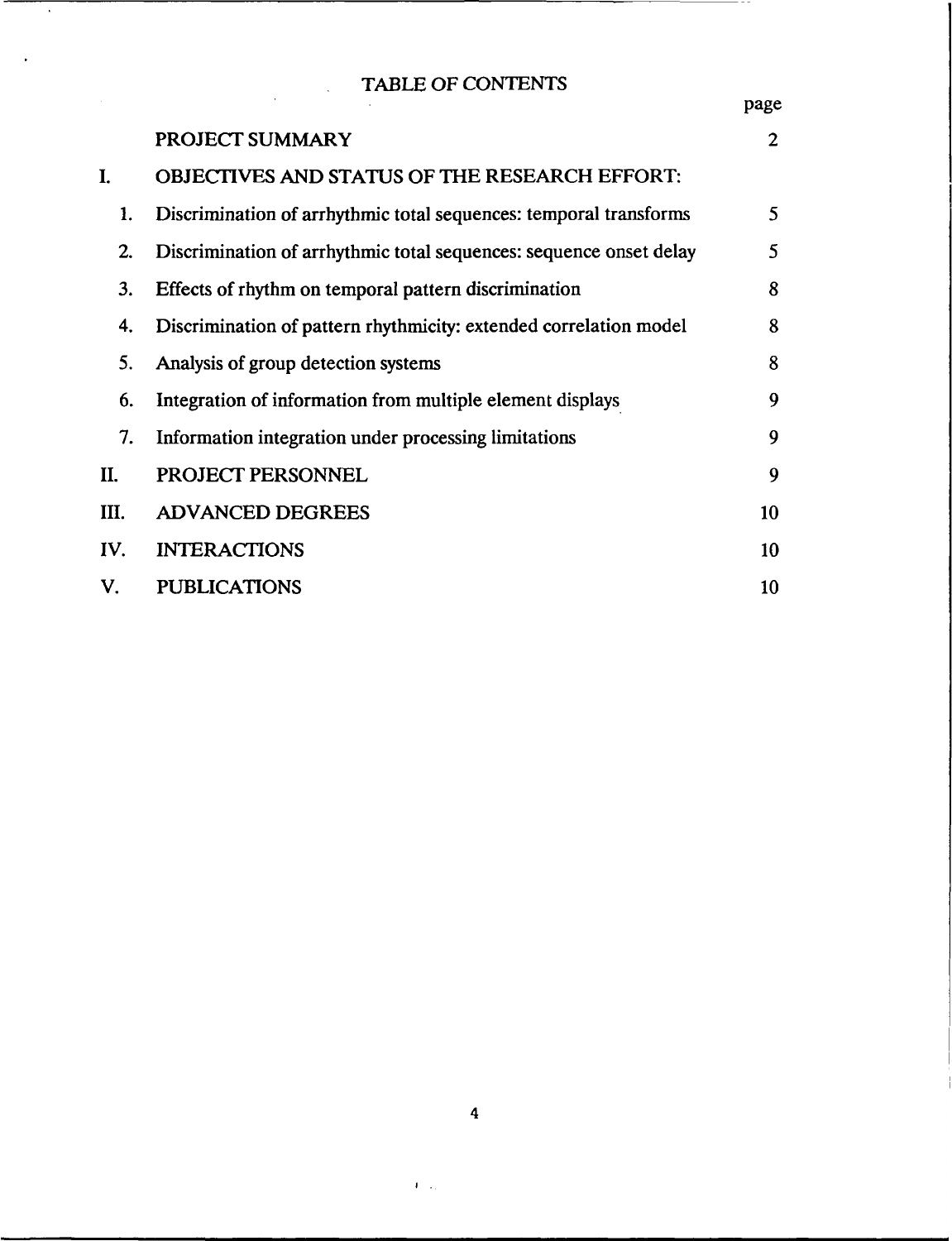#### I. OBJECTIVES AND STATUS OF THE RESEARCH EFFORT

1. Discrimination of arrhythmic tonal sequences: Effect of temporal transformations. (Sorkin and Montgomery).

A basic aspect of our normal perception of speech and music, is the ability to discriminate and categorize temporal patterns. We have been studying the discrimination of brief tonal sequences. The observer is presented with two sequences of tones and asked to report whether or not the two temporal patterns are the same--ignoring any other differences between the two stimuli, such as frequency. On half the trials, the patterns are the same, and on half they are different. For most of our experiments, the sequences were composed of 8, 30-ms duration, 1000-Hz tones, and the mean intertone interval was set between 20 and 100-ms. The mean duration of a typical sequence was 600-ms and the time separation between the pair of sequences was 750-ms.

Subjects perform this task very well. The important variable controlling task difficulty is the correlation,  $p_{ex}$ , between the two series of tone interonset times. On SAME trials,  $\rho_{ex}$  is set to 1.0 and on DIFFERENT trials,  $\rho_{ex}$  is set to a constant value less than 1.0, depending on the condition of interest. The task is easiest when, on DIFFERENT TRIALS,  $\rho_{\text{av}}$  is set to zero, and becomes more difficult as  $\rho_{\text{av}}$  approaches one. The optimal way to perform this task is to estimate  $p_{ex}$  from the sequences of interonset times observed on a trial. We know how that statistic is distributed, and so we can compute how d' should depend on rho and the number of tones in the sequence. We assume that there is an internal noise or jitter on the subject's estimate of the times, and we factor that into our prediction of subject performance. For our previously reported data, this jitter was approximately 15-ms.

We tested sequence discrimination when the second sequence was time expanded or compressed by a multiplicative or additive constant. A mechanism that extracts the times and then computes the correlation between the two lists of intertone times, e.g. a temporal pattern correlator, will be relatively insensitive to such time transformations. (Imagine that you multiply each element in the second of two lists of numbers, by a constant. The correlation should not be affected by that multiplication.) We found that performance was good under the transformations, but was affected by the magnitude of the transformation to the second sequence. A satisfactory model of performance used two sources of internal noise: a fixed component of internal noise and a component dependent on the magnitude of the transformation difference between the sequences.

2. Discrimination of arrhythmic tonal sequences: Effect of delay in onset of second sequence. (Sorkin and Montgomery).

These experiments evaluated temporal pattern discrimination as a function of the time delay between the patterns. Listeners decided whether two arhythmic tonal sequences had the same or different temporal patterns. The patterns were determined by the sequence of successive time intervals between tones. According to the Pattern Correlation Model, listeners discriminate between arrhythmic tonal sequences by (a) extracting information about the time intervals between the tones and (b) computing the correlation between the serial pattern of time intervals in each sequence. We examined the effect of varying the time interval between onsets of the pair of sequences; we wished to evaluate delays of from a few ms--up to the relative long delays of our previous experiments. The sequences were presented at different frequencies and separately to the two ears.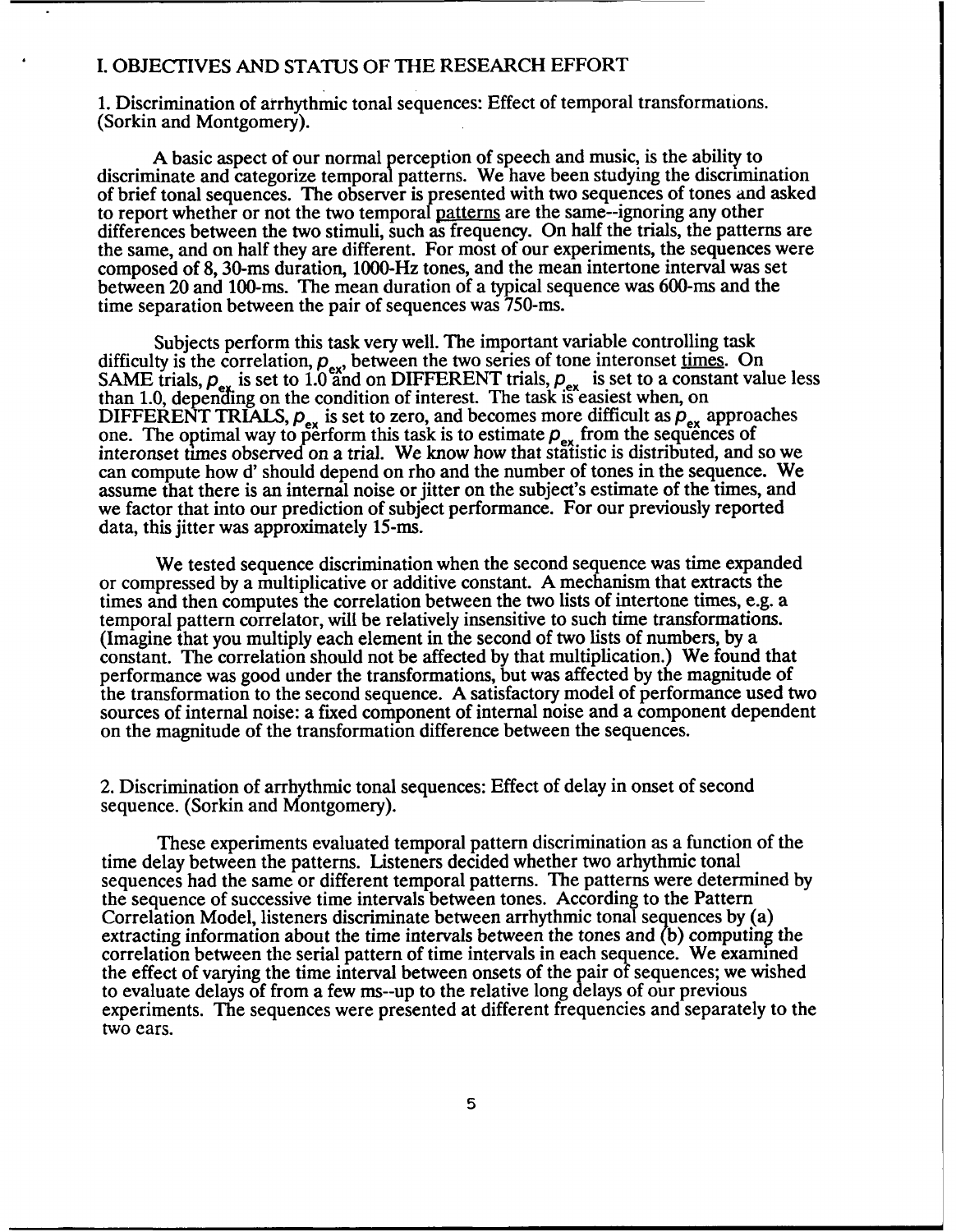Performance was quite good when the sequence onsets began within 1-ms and decreased as the delay between onsets exceeded 20-ms, approaching a minimum at 300-ms (when the sequences overlap by 50%) and then increasing again. The average duration of each sequence was about 600-ms. The moderately good performance at long delays is consistent with our previous experiments and with the idea that the task is performed by estimating the temporal correlation between the time patterns defined by the intertone time intervals.

We would expect very good performance at very short onset delays; because under these conditions, the binaural system can make very precise determinations of differences between stimuli presented to the two ears. Other investigators have reported that binaural comparisons may be performed when the signals are presented at high frequencies (e.g. above 2,000 Hz), and at different frequencies in the two earphone channels. A delay in the second signal of more than about 15 milliseconds would be expected to exceed the limits of the binaural system. We would expect that a mechanism that simply correlated the two input waveforms would be very sensitive to the time expansion manipulation, because temporal misalignments that occurred early in the sequence would produce even greater decorrelations at later times.

In order to examine the interaction between these manipulations, we combined the two manipulations of temporal expansion and intersequence delay. That is, we added a condition in which all time intervals in the second sequence were expanded by a small uniform factor between 0.8 and 1.2. Over trials, we multiplied all tone durations and gaps in the second sequence by either 0.8, 0.9, 1.0, **1.1** or 1.2, chosen randomly over trials. The results are shown in the figure: The solid curves are the conditions with no time transformations. The dashed curves show the random time transformations. In the latter case, performance at very short delays dropped almost to zero. It is tempting to conclude that the mechanism operating at short onset delays is a waveform correlation process; and the mechanism operating at long delays, is a temporal pattern correlation process.

Why is neither mechanism effective at intermediate delays? These delays are clearly too long for the binaural system, so the temporal pattern correlator is left to do the job--and apparently it cannot. In order for the relevant time information to be extracted from the stimuli, the sequences may need to be presented to the system-one sequence at a time-that is, in a "single-channel" mode. It may be that this mode of processing requires the observer's attention to the individual stimuli to be compared.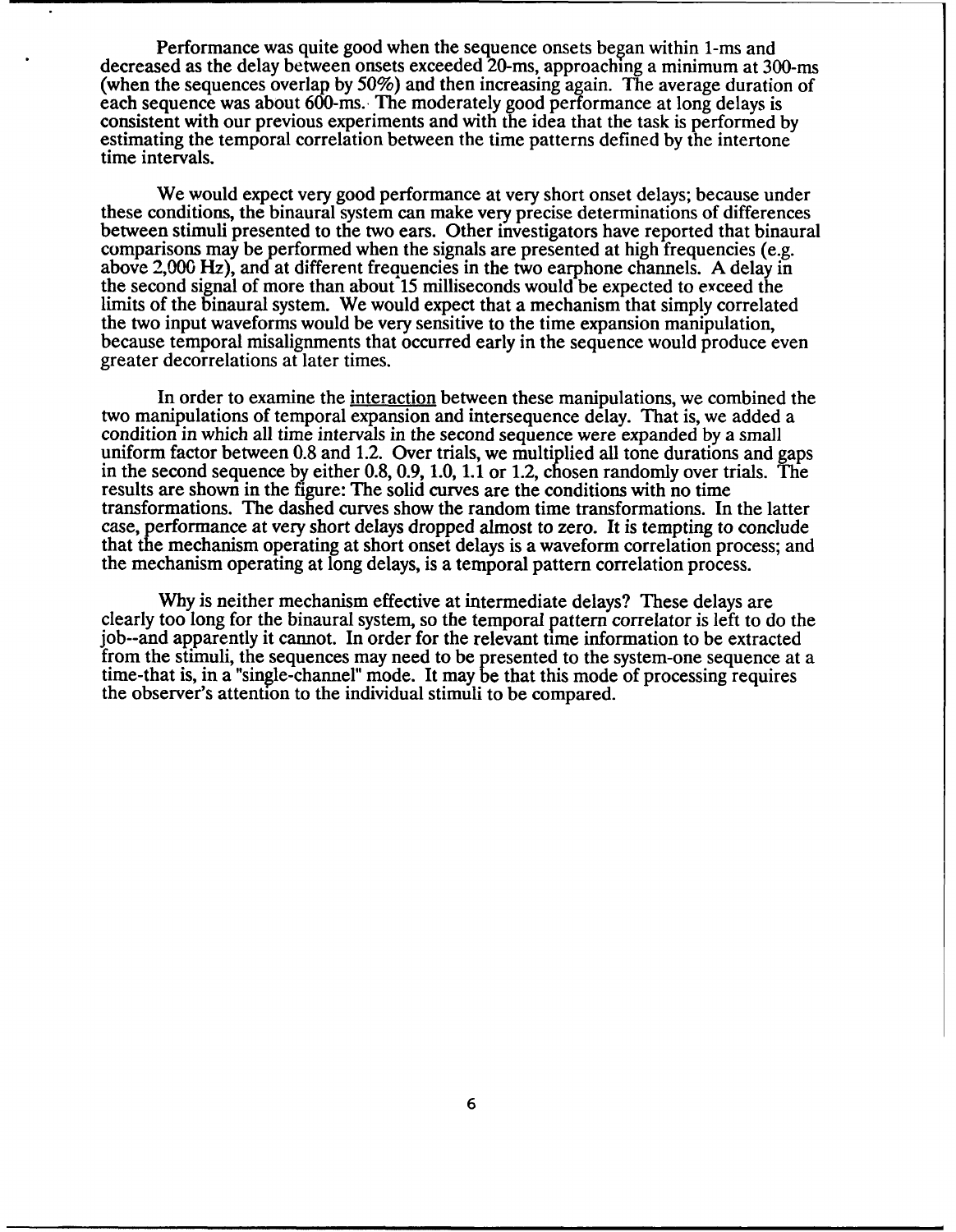

Performance **(d')** as a function of intersequence interval, under two temporal transformation conditions: no transformation (solid lines), and random-transformations (dashed lines). The panels show data for three values of intersequence correlation.

**7**

 $\mathcal{F}(\mathcal{A})$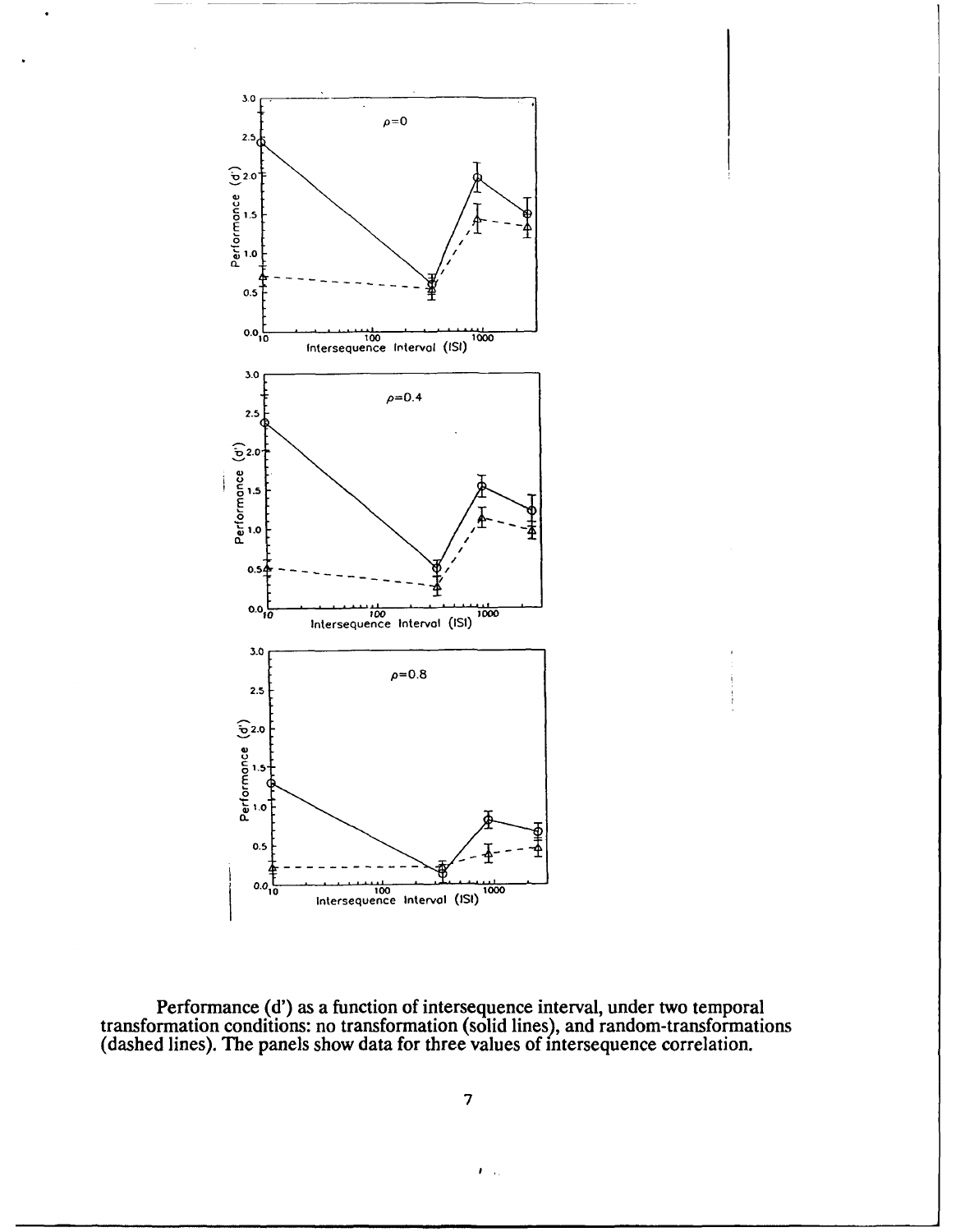#### 3. Effects of rhythm on temporal pattern discrimination (Sorkin and Sadralodabai).

This ongoing project assesses the effects of the rhythmic properties of the temporal patterns on the listener's ability to discriminate between patterns. The success of the pattern correlation model suggested that its ability to describe a listener's temporal pattern discrimination behavior may be generalizable to "rhythmic", e.g. repeating, nonrandom patterns. In this experiment, we use the pattern correlation model to characterize the rhythmicity of a sequence; that is, the temporal correlation between repeated sequences of length k, is taken as a first approximation to a measure of stimulus rhythmicity. The hypothesis under study in this experiment is whether two rhythmic (or partially rhythmic) patterns are more easily discriminated than are non-rhythmic patterns.

One difficulty in performing this experiment is to insure that any difference in the rhythmicity of the two sequences to be discriminated does not itself signal a difference between the sequence patterns. We have designed and are currently running, an experiment in which these variables are controlled. If pattern rhythmicity is found to affect temporal pattern discrimination, we will attempt to model the process and define what factors, such as memory, mediate those effects.

4. Discrimination of Pattern Rhythmicity: Extended Temporal Correlation Model (Sorkin and Sadralodabai).

The initial results of the rhythmic pattern discrimination experiment have led us to study the listener's ability to discriminate the extent of rhythmicity in a temporal pattern.<br>Using the temporal pattern correlation model to provide an objective measure of pattern<br>rhymicity, we have begun experiments ass aspect of a temporal stimulus. Essentially, the listener is provided with two temporal patterns (each is a sequence composed of 3 repetitions of 4 intertone intervals) and must discriminate which pattern is more rhythmic. We will employ the pattern correlation model, augmented by assumptions about an additional source of internal jitter, to model this discrimination process.

5. Analysis of Group Detection Systems (Sorkin and Crandall).

In this study, we are using the theory of signal detectability to predict how the performance of grouped detection systems depends on the size of the group, the group decision rule, and the characteristics of the group members. These systems are assumed to have  $m$  individual detectors, each with a specified detection sensitivity and response criterion. Four types of groups are considered: (1) the Ideal Group, (b) the Standard Jury, (c) the Limited Interaction (Delphi) Jury, and (d) the Single Ballot Group. Decisions of the Ideal Group are determined by weighting and summing the likelihood-ratio observations **of** the individual detectors; this strategy defines the upper bound of performance achievable by any group detection system. Lower performance is obtained when the group decisions are based on the binary outputs of the individual detectors. The Standard Jury is assumed to function as follows: After the observation is made, each detector makes an initial decision and then recomputes its response criterion as a function of the initial decision, sensitivity, and criterion, of the other detectors. This cycle repeats until unanimity (or other majority decision rule) is reached or time runs out.

We have performed computer simulations of these group detection systems for a variety of conditions, group member parameters, and majority voting rules. The Standard Jury exhibits the best performance of the non-optimal (binary combination) groups. We shall consider the implications of the analysis for the design of group detection systems.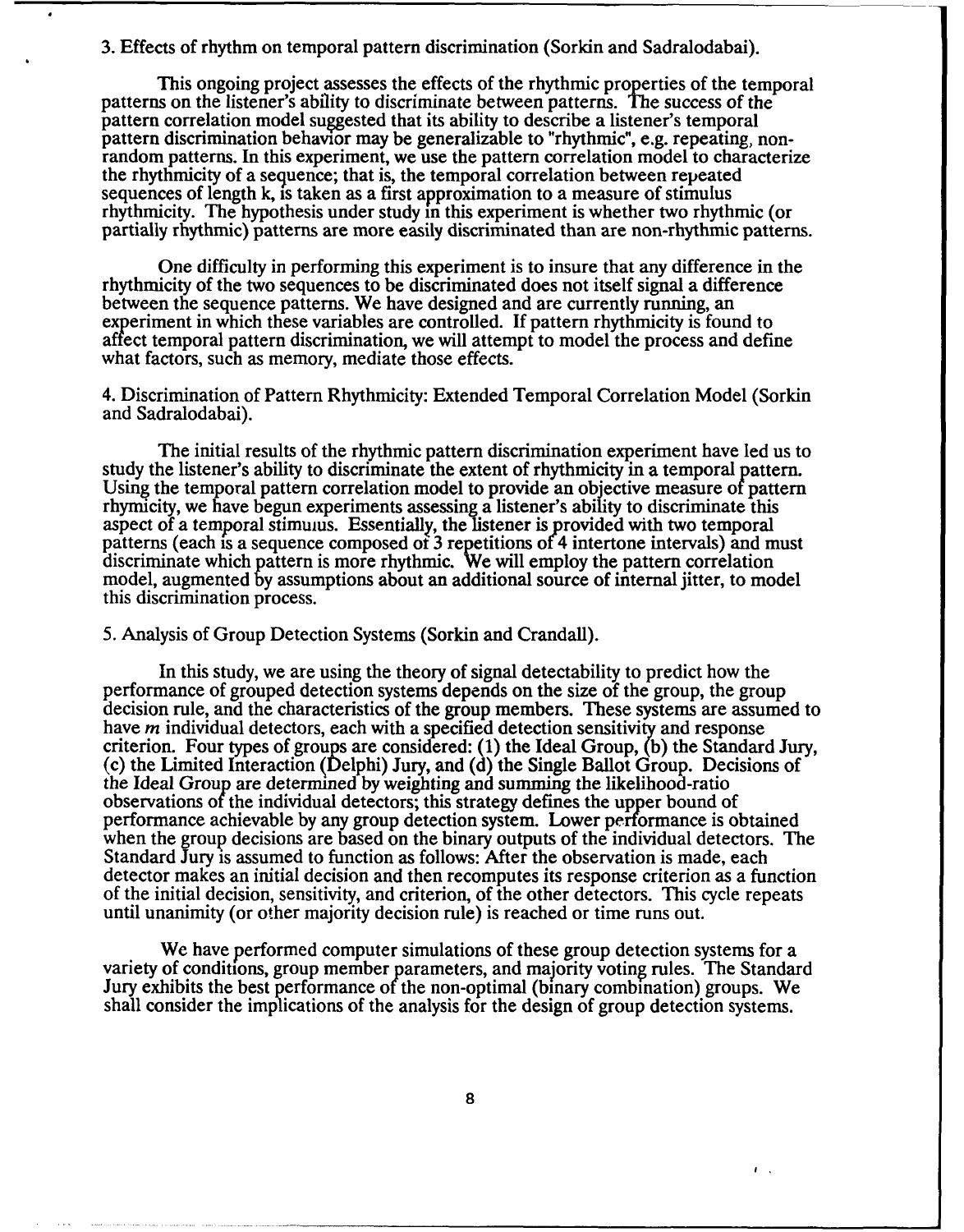6. Integration of information from multiple element displays (Sorkin, Mabry, Weldon, and Elvers).

This experiment examined the processing of information from multiple element visual displays, using techniques derived from the theory of signal detectability. The method allows one to specify how observers integrate information from individual elements of a display. The experiment tested numerical and graphical displays having different display sizes, durations, and arrangements of elements. Observer performance increased with the number of display elements  $(m)$ Observer performance was consistent with a model of information integration constrained by internal noise. Linear arrays of elements resulted in better performance than did square arrays. Graphically coded elements resulted in better performance than did numerically coded elements. Observer decision weighting of element information from graphical displays was approximately uniform across spatial positions, but the weighting of information from numerical displays was concentrated on elements near the fixation point.

7. Information integration under processing limitations (Montgomery).

Three experiments were performed to determine the effects of time stress on the selection and use of visually displayed information in a 2-alternative-forced-choice decision task. Observer time stress was varied by altering the stimulus duration, complexity, and time to respond. The stimulus consisted of a horizontal array of nine, three-digit numbers. Each number was independently sampled from either a signal or noise probability distribution, depending on the type of trial. Observers had to decide whether the display was generated from the signal or noise distribution. A technique developed by Bruce Berg, provided the means for characterizing changes in observer performance from ideal performance as (1) changes in the relative decision weights for the different spatial positions or (2) changes in the observer's internal noise.

In the first two experiments time limitations were imposed during sensory processing and response selection. Limitations in capacity or bandwidth at the sensory processing stage were expected to reduce the number of allowable fixations, leading to a reduction in the information available from different spatial positions. Limitations imposed later in processing, closer to response selection and execution, were expected to force observers to use whatever information was available for a rapid decision, interpretable as a non-spatially specific loss in performance due to internal noise. Evidence from both experiments supported the early stage effect: neither limiting the answer duration nor forcing and immediate response produced significant effects on performance. In the third experiment, stimulus complexity was manipulated by altering the mean and variance of the two signal distributions. Changes in these parameters did not produce significant changes in performance.

#### II. PERSONNEL ASSOCIATED WITH THE RESEARCH PROJECT

 $\mathbf{f}$   $\mathbf{v}$ .

Crandall, Christian S., Visiting Assistant Professor of Psychology, University of Florida. Professor Crandall has been assisting with the group detection study.

Montgomery, D. A. (Widman). Graduate Student, Department of Psychology, University of Florida. Ms. Montgomery has been on the project since May, 1989.

Sadralodabai, Toktam. Graduate Student, Department of Psychology, University of Florida. Ms. Sadralodabai joined the project in August, 1991.

Sorkin, R. D. Principal Investigator, Professor of Psychology, University of Florida.